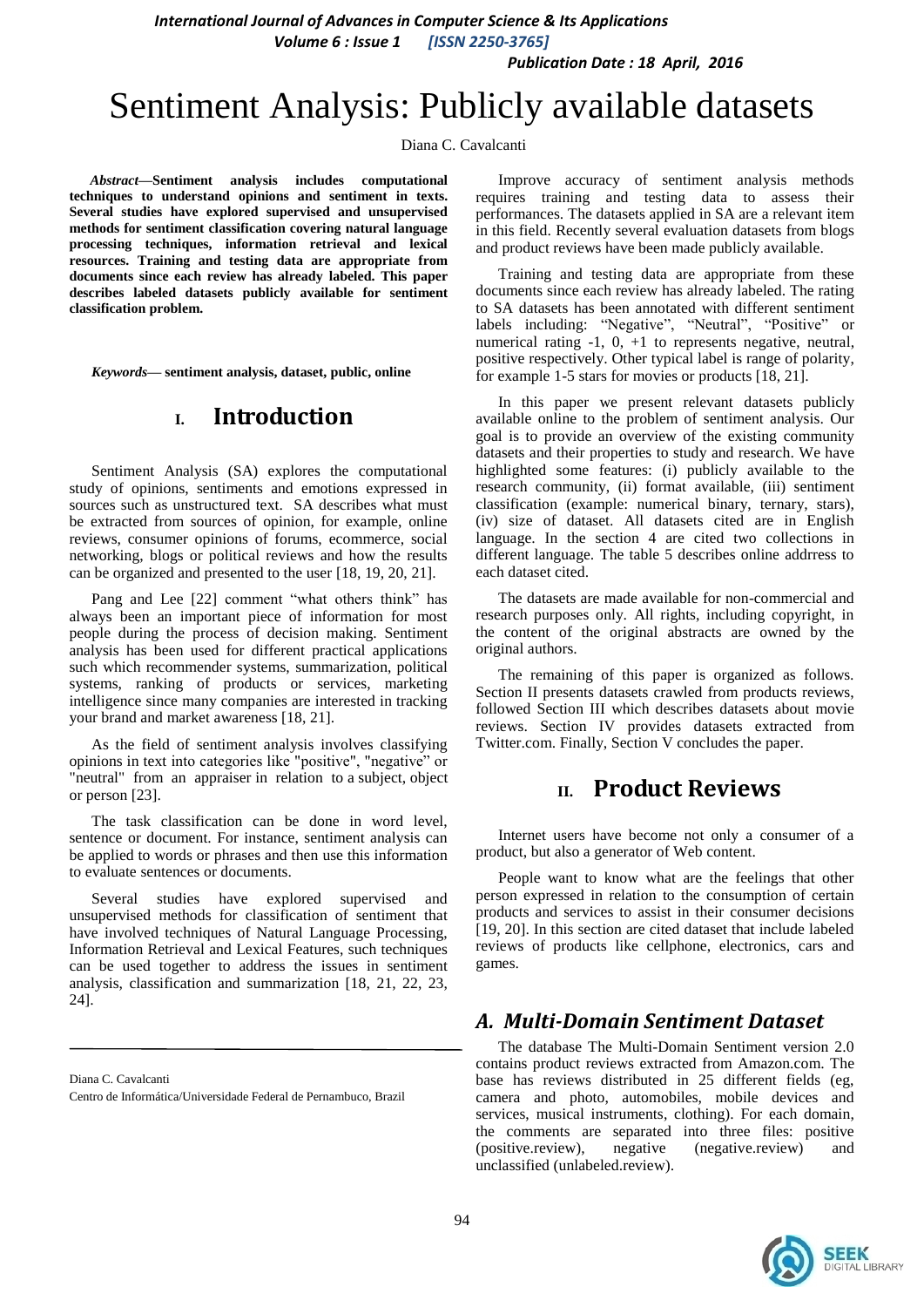The base has a total of 142.253 million reviews, of which 38.458 are labeled documents distributed on the positive and negative classes. Each review has a star rating (1-5 stars). Negative comments have 1 or 2 star rating, while positive comments have 4 or 5 star rating. The comments are organized in a pseudo (Extensible Markup Language) XML schema (Blitzer et al., 2007). Figure 1 illustrates an example of review.

<review> <unique\_id> B000E18BTM:battery\_consuming\_product:s.\_nilawar </unique\_id> <asin>B000E18BTM</asin> <product\_name> Panasonic Lumix DMC-LZ3S 5MP Digital Camera with 6x Image Stabilized Zoom: Camera & Photo </product\_name> <product\_type>camera & photo</product\_type>  $\langle$ helpful>1 of 5 $\langle$ helpful> <rating>2.0</rating> <title>Battery consuming product</title> <date>January 11, 2007</date> <reviewer>S. Nilawar</reviewer> <reviewer\_location></reviewer\_location> <review\_text>I am not satisfied by this product. The calrity is not good. Also this is the most battery consuming device I have ever seen  $\langle$ review text $>$ </review>

Figure 1. Example of review of The Multi-Domain Sentiment

# *B. Opinion Mining/Sentiment Mining Datasets*

Sentiment Mining datasets contain a total of 6.034 reviews from different sources including product reviews and other domains as described:

- *Digital camera* with 498 reviews (Digital camera reviews from Amazon.com);
- Summer camp with 804 reviews (Summer camp reviews from CampRatingz.com);
- *Physician* with 1.478 reviews (Reviews of physicians from RateMDs.com);
- *Pharmaceutical* drug with 802 reviews (Reviews of pharmaceutical drugs from DrugRatingz.com),
- *Laptop* with 176 reviews, (Laptop reviews from Amazon.com);
- *Lawyer* with 220 reviews (Reviews of lawyers from LawyerRatingz.com);
- *Music (DC)* with 582 reviews (Musical CD reviews from Amazon.com),
- *Radio show* with 1004 reviews (Reviews of radio shows from RadioRatingz.com)
- *TV show* with 470 reviews (Television show reviews from TVRatingz.com)

#### *Publication Date : 18 April, 2016*

Each review has a numerical rating -1.0 to negative reviews and 1.0 to positive reviews and is organized in .txt files. Each domain contain 50% of positive reviews and 50% of negative reviews [6]. The table 1 presents one example of review to this dataset.

| TABLE I.        |  |  | REVIEW OF THE OPINION MINING/SENTIMENT MINING |  |
|-----------------|--|--|-----------------------------------------------|--|
| <b>DATASETS</b> |  |  |                                               |  |

| <b>Review</b>                                                                                                                                                                                       | <b>Rating</b> |
|-----------------------------------------------------------------------------------------------------------------------------------------------------------------------------------------------------|---------------|
| This camera is amazing! The 7.1 megapixels $\mid$ 1.0<br>make extremely clear pictures and the size is<br>great for a point-and-shoot camera. It is working<br>out great for business and personal! |               |

# *C. Web data: Amazon reviews*

This corpus has 34.686.770 reviews from Amazon.com distributed in 34 categories (eg. software, musical instruments, eletronics, beauty, jewelry, shoes, pet supplies, watches, etc.). The reviews have a review/scores 1-5 rating. And each domain is organized in .txt file.

Also available are other databases from Amazon.com in <http://snap.stanford.edu/data/#reviews> including reviews about beers, fine foods and wine. And in <http://jmcauley.ucsd.edu/data/amazon/> provides dataset which corrects the above duplication issues, all datasets in similar format as described in Figure 2.

product/productId: B000GX8THM product/title: Invicta Women's 8940 Pro Diver Collection Watch product/price: 42.49 review/userId: A3ORKADM4TUKQK review/profileName: Plantronics m155 review/helpfulness: 0/0 review/score: 4.0 review/time: 1353801600 review/summary: Good Watch review/text: I love this product and I am glad I purchased it.I will always buy this product and recommend it to anyone.

Figure 2. Web data: Amazon reviews: sample review

# *D. Finegrained Sentiment Data Set, Release 1*

This dataset correspond a set of reviews manually annotated at the sentence level. Each sentence is classified in five categories: POS (sentences as positive), NEG (sentences as negative), NEU (sentences that express sentiment, but are neither positive nor negative), MIX (sentences that express both positive and negative sentiment), and NR (sentences not relevant).

The data contain 294 product reviews and 3.836 sentences of five products: books, dvds, electronics, music, videogames. The data is organized in one unique .txt file in format presented in table 2 [10, 11].

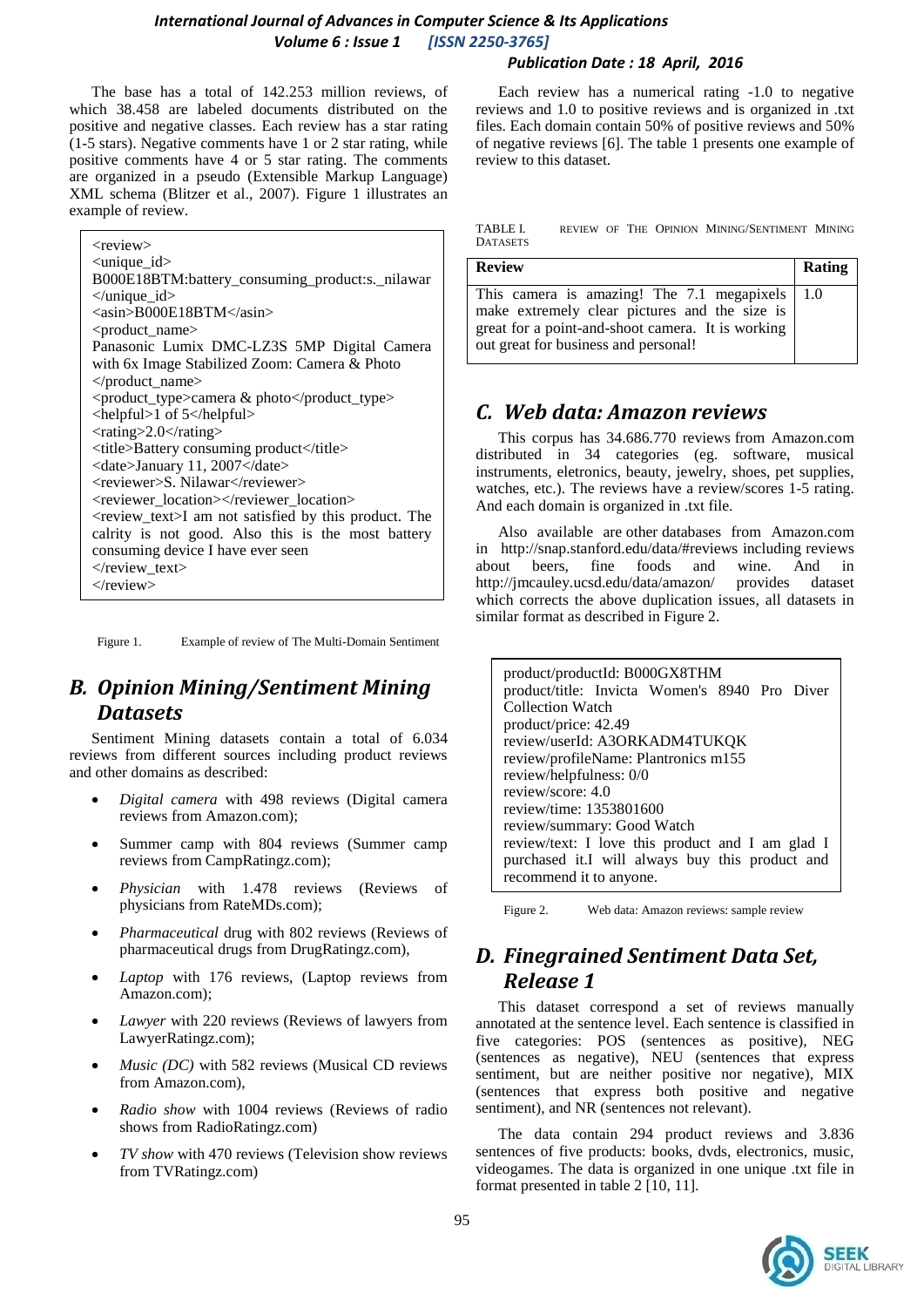*Publication Date : 18 April, 2016*

| THE FINEGRAINED SENTIMENT DATA SET: REVIEW<br>TABLE II. |
|---------------------------------------------------------|
|---------------------------------------------------------|

| Rating | <b>Sentence</b>                                                                            |
|--------|--------------------------------------------------------------------------------------------|
| mix    | The action scenes were cool, the story was alright, but all in<br>all i was not impressed. |
| neg    | However, It is a little disappointed about dis movie.                                      |
| nr     | She gives him three cars totalling more than 750,000 dollars.                              |

## *E. Opinion-claims*

Opinion-claims dataset is a collection of customer reviews of five products: Canon G3, Nikon coolpix 4300, Nokia 6610, Creative Labs Nomad Jukebox Zen Xtra 40GB, Apex AD2600 Progressive-scan DVD player.

The data contains total of 1.252 reviews distributed in 383 negative and 869 positives reviews available in .csv file.

#### *F. Micropinion Generation Dataset*

This dataset contain reviews extracted from [CNET.](http://www.cnet.com/)com. The reviews are about products from various categories like tv, cell phones, gps. Classified reviews are labeled in "pros" or "cons" and are available in .raw file [11].

## *G. LARA Review Dataset*

Three datasets are presented in three categories. Each review is rated with ranges from 0 to 5 stars [25, 26]:

#### *a. TripAdvisor Data Set*

This dataset contains 235.793 hotel reviews crawled from TripAdvisor. The data can be download in .json or text file.

### *b. Amazon MP3 Data Set*

The data contain 55.740 reviews about mp3 players extracted from Amazon.com. The data can be download in text file.

# *c. Six Categories of Amazon Product Reviews*

The data contain Amazon product reviews of six categories: camera, mobile phone, TV, laptop, tablet and video surveillance system. The data can be download in .json file.

## *H. Customer Review*

The data contain annotated customer reviews about different products, e.g..: digital camera, cellular, phone, mp3 player, dvd player, norton. Each category is available in separated text file and it is labeled with numeric score [+n] or [-n] where n is the opinion strength, 3 is strongest, and 1 is weakest.

## **III. Movies Reviews**

In this section are presented collections of movie reviews. Each collection contains personal comments about films and aspects related.

## *A. Large Movie Review Dataset*

This dataset provides 50.000 reviews of movie reviews associated with binary sentiment polarity labels. The data is separated in train e test sets. Each file is available in .txt file where each one is associated with 25.000 positive reviews or negative reviews [13].

#### *B. Web data: Amazon movie reviews*

The Amazon movie reviews contain 7.911.684 reviews from Amazon.com rated 1-5 scores. And each domain is organized in .txt file with same format presented in figure 2. [14].

## *C. [Sentiment Analysis on Movie](https://www.kaggle.com/c/sentiment-analysis-on-movie-reviews)  [Reviews](https://www.kaggle.com/c/sentiment-analysis-on-movie-reviews)*

The [Sentiment Analysis on Movie Reviews](https://www.kaggle.com/c/sentiment-analysis-on-movie-reviews) was extracted from the Rotten Tomatoes dataset originally collected by [Pang and Lee](http://www.cs.cornell.edu/home/llee/papers/pang-lee-stars.pdf) [15]. The data contain 156.060 phrases labeled as follow: 0 to negative (7.072 phrases), 1 to somewhat negative (27.273 phrases), 2 to neutral (79.582) phrases), 3 to somewhat positive (32.927 phrases), 4 to positive (9.206 phrases). Table 3 presents one example of review in dataset [Sentiment Analysis on Movie Reviews.](https://www.kaggle.com/c/sentiment-analysis-on-movie-reviews)

TABLE III. THE SENTIMENT A[NALYSIS ON](https://www.kaggle.com/c/sentiment-analysis-on-movie-reviews) MOVIE REVIEWS: EXAMPLE OF REVIEW

| <b>Phrase Id</b> | <b>Sentence Id</b> | <b>Phrase</b>              | <b>Sentiment</b> |
|------------------|--------------------|----------------------------|------------------|
| 43622            | 2112               | Good performances and a 14 |                  |
|                  |                    | realistic, non-exploitive  |                  |
|                  |                    | approach make Paid in Full |                  |
|                  |                    | worth seeing.              |                  |

## *D. Movie Review Data*

Movie Review Data provides multiple datasets labeled in sentence or reviews level. The data provide data classified related at sentiment (positive or negative), subjectivity rating (stars) or subjectivity status (subjective or objective).

## **IV. Twitter**

In this section collections including personal comments extracted from Twiter.com are presented.

#### *A. Sentiment140*

Sentiment140 is a collection of tweets extracted from Twiter.com classified in four categories:  $0 =$  negative,  $2 =$ neutral and 4 = positive. Each tweet was labeled based in emotions, for example tweets with emotion :) were classifieds positive and tweets with emotion :( were classifieds negative [16].

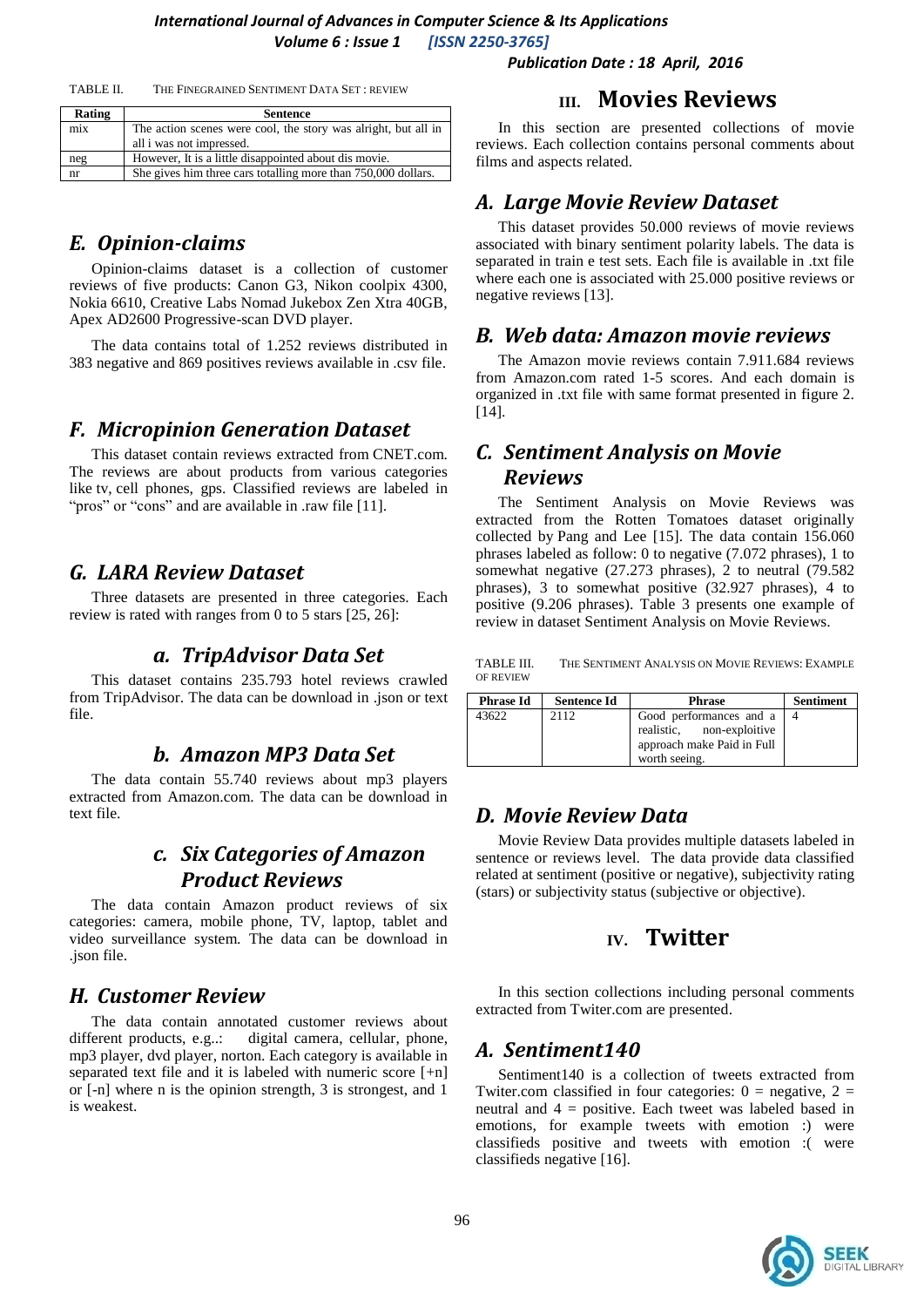TABLE IV. EXAMPLE OF REVIEW FROM THE SENTIMENT140

| <b>Polarity</b> | Id   | Date                                        | <b>Query</b> | <b>User</b>  | <b>Text</b>                                                                                                                 |
|-----------------|------|---------------------------------------------|--------------|--------------|-----------------------------------------------------------------------------------------------------------------------------|
|                 | 1008 | Mon<br>May<br>03:29:0<br><b>UTC</b><br>2009 | obama        | lingbellbell | Obama is quite a<br>good comedian!<br>check out his<br>dinner speech on<br><b>CNN</b><br>$\cdot$ :)<br>very<br>funny jokes. |

# *B. Twitter [Sentiment Analysis Dataset](http://thinknook.com/wp-content/uploads/2012/09/Sentiment-Analysis-Dataset.zip)*

The dataset includes classified data of two sources: University of Michigan [Sentiment Analysis competition on](file:///C:/Users/Anisha/AppData/Local/Temp/Sentiment%20Analysis%20competition%20on%20line%20(https:/inclass.kaggle.com/c/si650winter11)%20and%20Kaggle)  [line \(https://inclass.kaggle.com/c/si650winter11\) and Kaggle](file:///C:/Users/Anisha/AppData/Local/Temp/Sentiment%20Analysis%20competition%20on%20line%20(https:/inclass.kaggle.com/c/si650winter11)%20and%20Kaggle) [Twitter Sentiment Corpus](http://www.sananalytics.com/lab/twitter-sentiment/) by Niek Sanders (http://www.sananalytics.com/lab/twitter-sentiment/). Were tagged manually 1.578.627 tweets as 1 for positive sentiment and 0 for negative sentiment.

# *C. Twitter Data set for Arabic Sentiment Analysis Data Set*

This source provides labeled tweets in Arabic language date. There are 1000 positive and 1000 negative tweets separated in .txt files.

# *D. TASS 2013 Corpus*

Two datasets in Spanish language are available. First one, the general corpus contains over 68.000 tweets about 150 personalities and celebrities of the world, politics, economy, communication, mass media and culture. Each message is classified in one of six level defined: strong positive (P+), positive (P), neutral (NEU), negative (N), strong negative  $(N+)$  and no sentiment tag (NONE).

Second one is the Politics corpus that contains 2.500 tweets about the electoral campaign of the 2011 General Elections in Spain. The messages are labeled in positive (P), neutral (NEU), negative (N) or no sentiment tag (NONE). The data are available in .xml file.

# **V. Conclusion**

Sentiment Analysis problem has been a research interest for recent years and also involves practical applications in various fields. Research involved to automate tasks of classification of sentiment require efficiency in the preparation of the data to be trained. Such methods that require large formation of labeled data takes time and can be expensive to get labeled data, moreover, reduce the size of the training data may result in reduced performance of the classifier. This paper described labeled datasets publicly available for sentiment classification tasks.

#### *References*

[1] S. Park, W. Lee and I.C. Moon, "Efficient extraction of domain specific sentiment lexicon with active learning," Pattern Recognition Letters, 56(4), pp.38–44.

#### *Publication Date : 18 April, 2016*

- [2] P. Bharathi and PCD. Kalaivaani, "Incremental Learning on Sentiment Analysis Using Weakly Supervised Learning Techniques," IJESIT, vol. 3, Issue 2, 2014.
- [3] S. Gao and H. Li, "A cross-domain adaptation method for sentiment classification using probabilistic latent analysis," CIKM, 2011.
- [4] M. Marchand and R. Besançon, O. Mesnard and A. Vilnat, "Domain Adaptation for Opinion Mining: A Study of Multipolarity Words," JLCL, vol. 29, n. 1, pp. 17-31, 2014.
- [5] J. Blitzer, M. Dredze and F. Pereira, "Biographies, bollywood, boomboxes and blenders: Domain adaptation for sentiment classification," ACL, 2007.
- [6] M. Whitehead and L. Yaeger, "Building a General Purpose Cross-Domain Sentiment Mining Model,Computer Science and Information Engineering," vol.4, pp.472-476, 2009.
- [7] S. Arora, M. Joshi and CP Rose, "A Multi-dimensional Annotation Scheme for Opinion Mining from Unstructured Data," GSC, doi=10.1.1.208.3192, 2008.
- [8] M. Hu and B. Liu, "Mining and summarizing customer reviews," ACM SIGKDD, KDD-04, 2004.
- [9] M.g Hu and B. Liu, "Mining Opinion Features in Customer Reviews," AAAI, 2004.
- [10] O. Täckström and R. McDonald, Discovering fine-grained sentiment with latent variable structured prediction models," ECIR, 2011.
- [11] K. A. Ganesan, C. X. Zhai, and E. Viegas, "Micropinion Generation: An Unsupervised Approach To Generating Ultra-Concise Summaries Of Opinions," 21st International Conference on World Wide Web, 2012.
- [12] S. Arora, M. Joshi and C. Rose, "Identifying Types of Claims in Online Customer Reviews," NAACL, 2009.
- [13] A. L. Maas, R. E. Daly, P. T. Pham, D. Huang, A. Y. Ng, and C. Potts, "Learning word vectors for sentiment analysis," 49th Annual Meeting of the Association for Computational Linguistics: Human Language Technologies, vol. 1, pp. 142-150, 2011.
- [14] J. McAuley and J. Leskovec, ["From amateurs to connoisseurs:](http://i.stanford.edu/~julian/pdfs/www13.pdf)  [modeling the evolution of user expertise through online reviews,](http://i.stanford.edu/~julian/pdfs/www13.pdf)' WWW, 2013.
- [15] B. Pang and L. Lee, "Seeing stars: Exploiting class relationships for sentiment categorization with respect to rating scales," ACL, pp. 115– 124, 2005.
- [16] [A. Go,](http://www.bibsonomy.org/author/Go) [R. Bhayani](http://www.bibsonomy.org/author/Bhayani) and L. [Huang,](http://www.bibsonomy.org/author/Huang) "Twitter Sentiment Classification using Distant Supervision," echnical report, Stanford, 2009.
- [17] N. A Abdulla., N. A Mahyoub., M. Shehab and, M.Al-Ayyoub, "Arabic Sentiment Analysis: Corpus-based and Lexicon- based," AEECT, 2013.
- [18] B. Liu, "Sentiment Analysis Mining Opinions, Sentiments, and Emotions," Cambridge University Press; 1 ed., 2015.
- [19] E. Boiy, P. Hens, K. Deschacht, M. F. Moens, "Automatic sentiment analysis in on-line text," 11th International Conference on Electronic Publishing, ELPUB, pp. 349-360, 2007.
- [20] E. Boiy, M. Moens, "A machine learning approach to sentiment analysis in multilingual Web texts," Information Retrieval Journal, vol. 12, n.5, pp. 526-558, 2008.
- [21] A survey on opinion mining and sentiment analysis: Tasks, approaches 4 and applications, 2015.
- [22] Pang, B.; Lee, L. Opinion mining and sentiment analysis. Foundations and Trends in Information Retrieval, v.2, n.1-2, pp. 1- 135, 2008.
- [23] S. Vohra and J. Teraiya, Applications and Challenges for Sentiment Analysis : A Survey, International Journal of Engineering Research & Technology, vol. 2, Issue 2, 2013.
- [24] S. Padmaja and S. S. Fatima, "Opinion Mining and Sentiment Analysis – An Assessment of Peoples' Belief: A Survey," IJASUC, vol. 4, n. 1, 2013.
- [25] H. Wang, Y.Lu and C. Zhai, "Latent Aspect Rating Analysis without Aspect Keyword Supervision,".17th ACM SIGKDD Conference on Knowledge Discovery and Data Mining, pp. 618-626, KDD, 2011.
- [26] H. Wang, Y. L. and C. Zhai, "Latent Aspect Rating Analysis on Review Text Data: A Rating Regression Approach," 16th ACM SIGKDD Conference on Knowledge Discovery and Data Mining , KDD, pp.783-792, 2010.